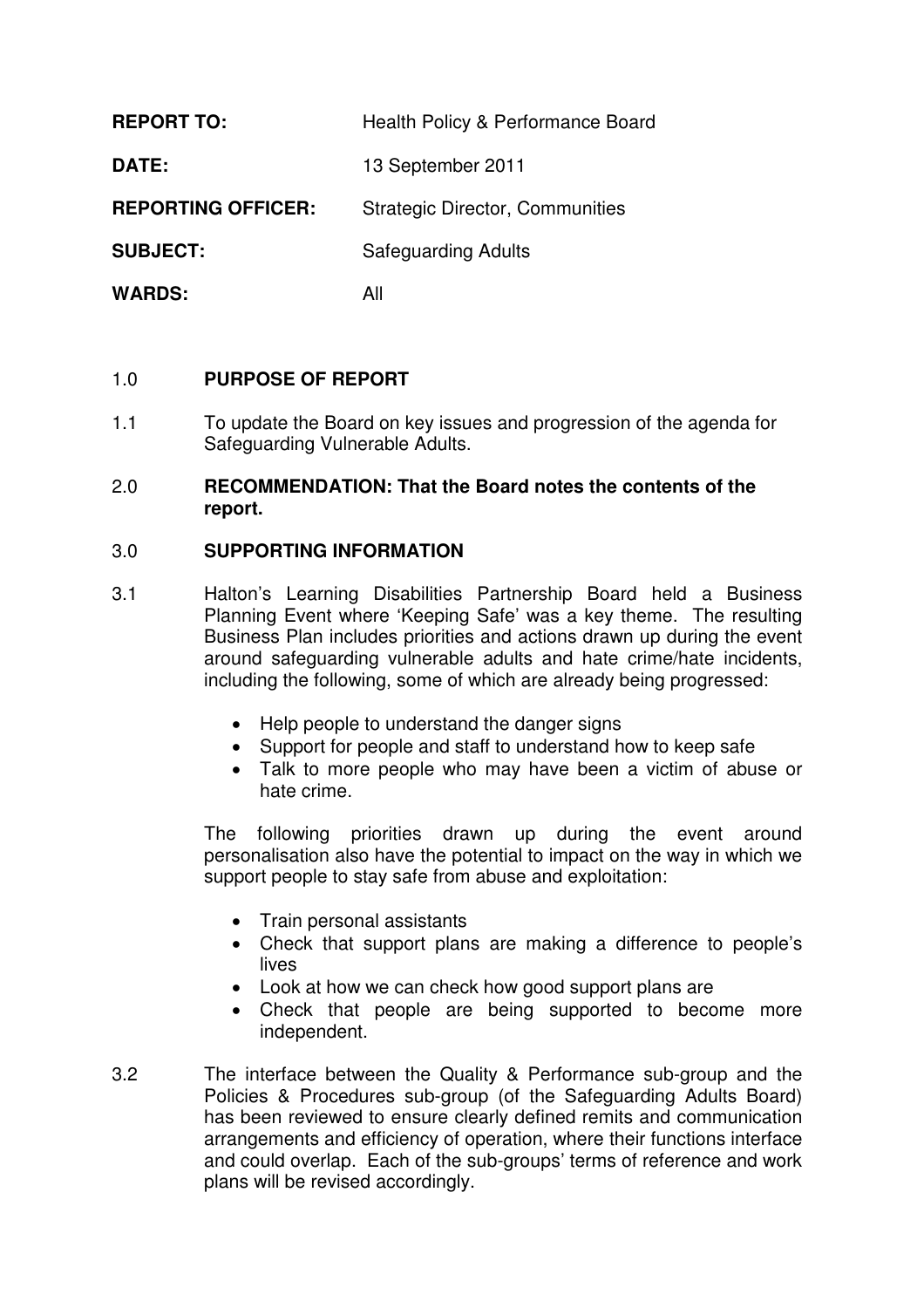- 3.3 An E-Learning course is being developed to provide training on Dignity in Care. Such training has the potential to prevent abuse where it relates to issues of dignity.
- 3.3 The local Hate Crime Strategy and Action Plan have been reviewed to ensure content relating to safeguarding vulnerable adults.
- 3.4 A combined Action Plan has been developed and is being progressed to combine learning from three different issues:
	- 1. The 'Care and Compassion' Ombudsman's Report into the hospital care and treatment of a number of older people
	- 2. The 'Six Lives' Ombudsman's report into the care and treatment across health and social care received by six adults with learning disabilities
	- 3. The development of an Adult Safeguarding pathway within NHS Trusts with which Halton interfaces, taking into account issues of concern that have occurred locally that provide learning opportunities, and national Department of Health guidance.
- 3.5 Halton's Safeguarding Adults Serious Case Review (SCR) Procedure was scheduled for review, following the SCR conducted locally in 2010. In collaboration with neighbouring local authorities and Cheshire Constabulary, it was agreed that a 'Pan Cheshire' approach would be sought and this has resulted in a draft document being produced for consultation: 'Pan Cheshire Safeguarding Vulnerable Adults Interagency Serious Case Review Procedure'. This takes into account the Pan Cheshire Safeguarding Children SCR Procedure.
- 3.6 Safer Workforce has been added as a standing item to the agenda for the provider forum (of service providers who contract with Halton Borough Council to provide care and support services), which meets regularly. Safeguarding Adults is already a standing item.
- 3.7 A new cross-directorate panel procedure is being developed for dealing with positive CRB disclosures i.e. those that show cautions or convictions or other information relevant to recruitment decisions. The aim of the cross–directorate approach is to provide a consistent, high standard process in all instances that might involve applications to work as paid or unpaid employees who could have contact with vulnerable adults or children, as many such positions occur in directorates other than Communities and Children and Enterprise.
- 3.8 The Local Government Ombudsman recently published a report about a complaint against the London Borough of Camden, where a child was transported to school the Council's contractors and the driver [who had received criminal convictions abroad for offences against children] sexually abused the child in question. The report was shared by the Safer Workforce sub-group of Halton's Safeguarding Adults Board and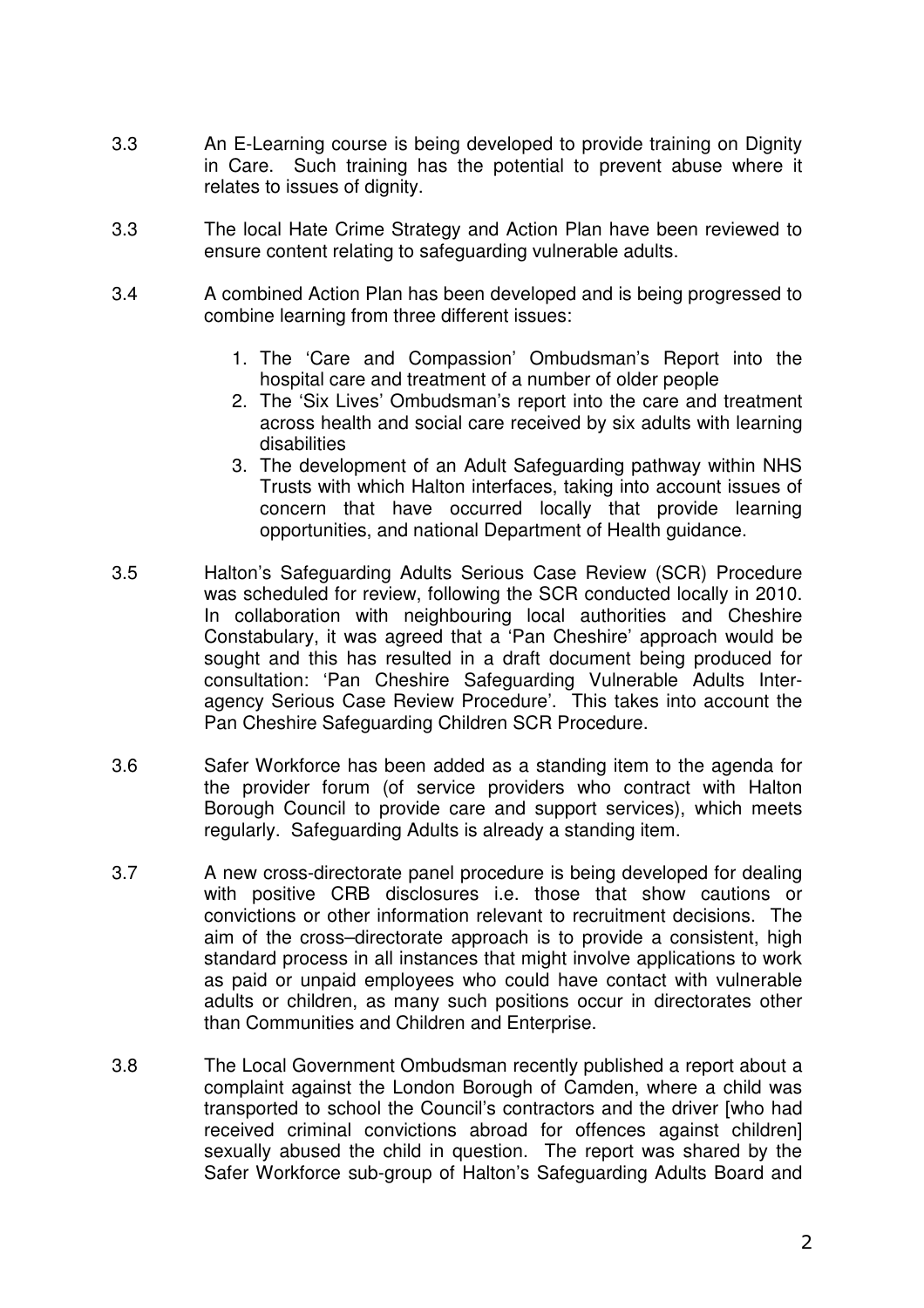Safeguarding Children's Board, with other relevant departments [e.g. Licensing, Transport Coordination, Commissioning], who have been asked to feed back feed back any actions arising, to the sub-group.

- 3.9 8 Elected Members (4 of whom were newly elected in May 2011) have recently attended dedicated Safeguarding Adults Basic Awareness training.
- 3.10 Safeguarding Adults & Safeguarding Children brief presentations will be incorporated into Halton Borough Council's Corporate Induction Programme from October 2011.
- 3.11 Training courses for 2011-12 have been advertised widely to organisations and representative contacts across all sectors and dedicated advertising has been included e-newsletters issued by, for example, Halton & St Helens Voluntary & Community Action, Bridgewater Healthcare and the 5 Boroughs Partnership. Courses available include:
	- E-Learning
	- Referrers course
	- Train the Trainer
	- Investigators course (for Halton Borough Council and NHS staff)
	- Chairing Skills course (for Halton Borough Council managers)
- 3.12 A Service Users' Finances Policy, Procedure and Practice Guidance document has been produced for Halton Supported Housing Network. It will be shared with the Safeguarding Adults Board members and contracted providers, with a recommendation to ensure something similar is available in organisations that have responsibility for the security of service user finances.
- 3.13 A Positive Behaviour Service [relating to adults and children] has been set up which has the potential to reduce the number of safeguarding adults referrals that involve inappropriate behaviours by service users towards others. The service provides support and guidance to both prevent and respond appropriately to those challenges, and is working initially with people with learning disabilities.
- 3.14 New laws to help make it easier for children and vulnerable victims and witnesses to give evidence in court come into force in June 2011. The changes include:
	- Making all under-18 year olds and witnesses in gun and knife crime cases automatically eligible for Special Measures. These include: giving evidence by live-link or from behind screens and the assistance of an intermediary to help them give their best evidence in court.
	- Giving child witnesses (under-18s) more choice about the way they give their evidence, allowing them to opt-out of giving video-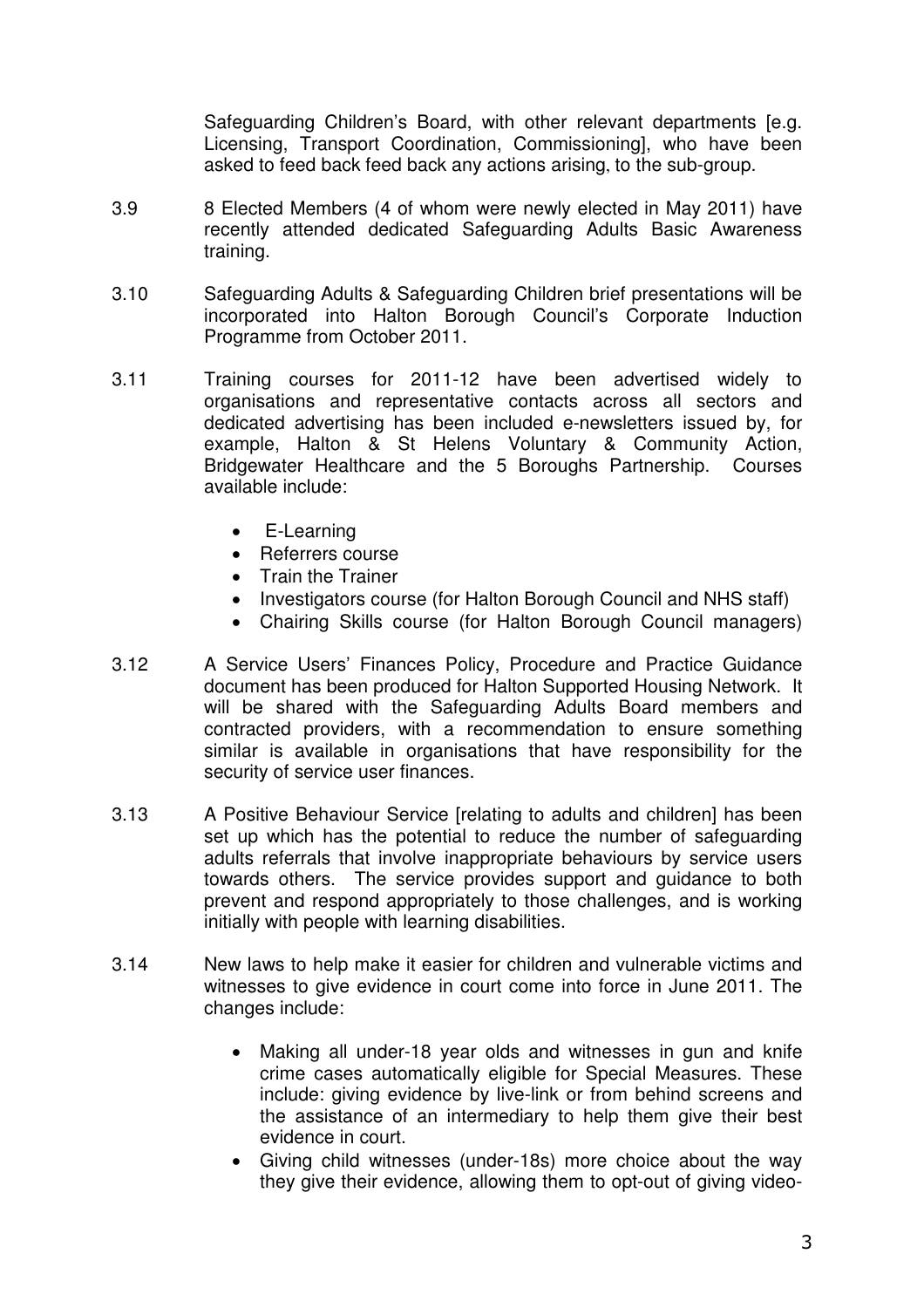recorded evidence and instead give evidence in court.

• Giving victims of rape and serious sexual offences the opportunity to give evidence via video-recorded statements automatically - something currently limited to child witnesses. Ensuring children and vulnerable and intimidated adults can have a supporter in the room when they are giving video-link evidence. http://www.justice.gov.uk/news/pressreleases/moj/newsrelease270611b.htm

## 4.0 **POLICY, LEGAL AND FINANCIAL IMPLICATIONS**

- 4.1 There are no policy, legal or financial implications in noting and commenting on this report.
- 4.2 All agencies retain their separate statutory responsibilities in respect of safeguarding adults, whilst Halton Borough Council, through its Community Directorate, fulfils its responsibility for coordination of the arrangements. These arrangements are in accordance with 'No Secrets' (DH 2000) national policy guidance and Local Authority Circular (2000) 7/Health Service Circular 2000/007.

### 5.0 **IMPLICATIONS FOR THE COUNCIL'S PRIORITIES**

### 5.1 **Children & Young People in Halton**

Safeguarding Adults Board membership includes the Divisional Manager for the Children's Safeguarding Unit in the Children and Enterprise Directorate.

Halton Safeguarding Children Board membership includes adult social care representatives.

Joint protocols exist between Council services for adults and children.

The HSAB chair and sub-group chairs meet regularly and will ensure a strong interface between, for example, Safeguarding Adults, Safeguarding Children, Domestic Abuse, Hate Crime, Community Safety, Personalisation, Mental Capacity & Deprivation of Liberty Safeguards.

### 5.2 **Employment, Learning & Skills in Halton**

None identified.

# 5.3 **A Healthy Halton**

The safeguarding of adults whose circumstances make them vulnerable to abuse is fundamental to their health and well-being. People are likely to be more vulnerable when they experience ill-health.

### 5.4 **A Safer Halton**